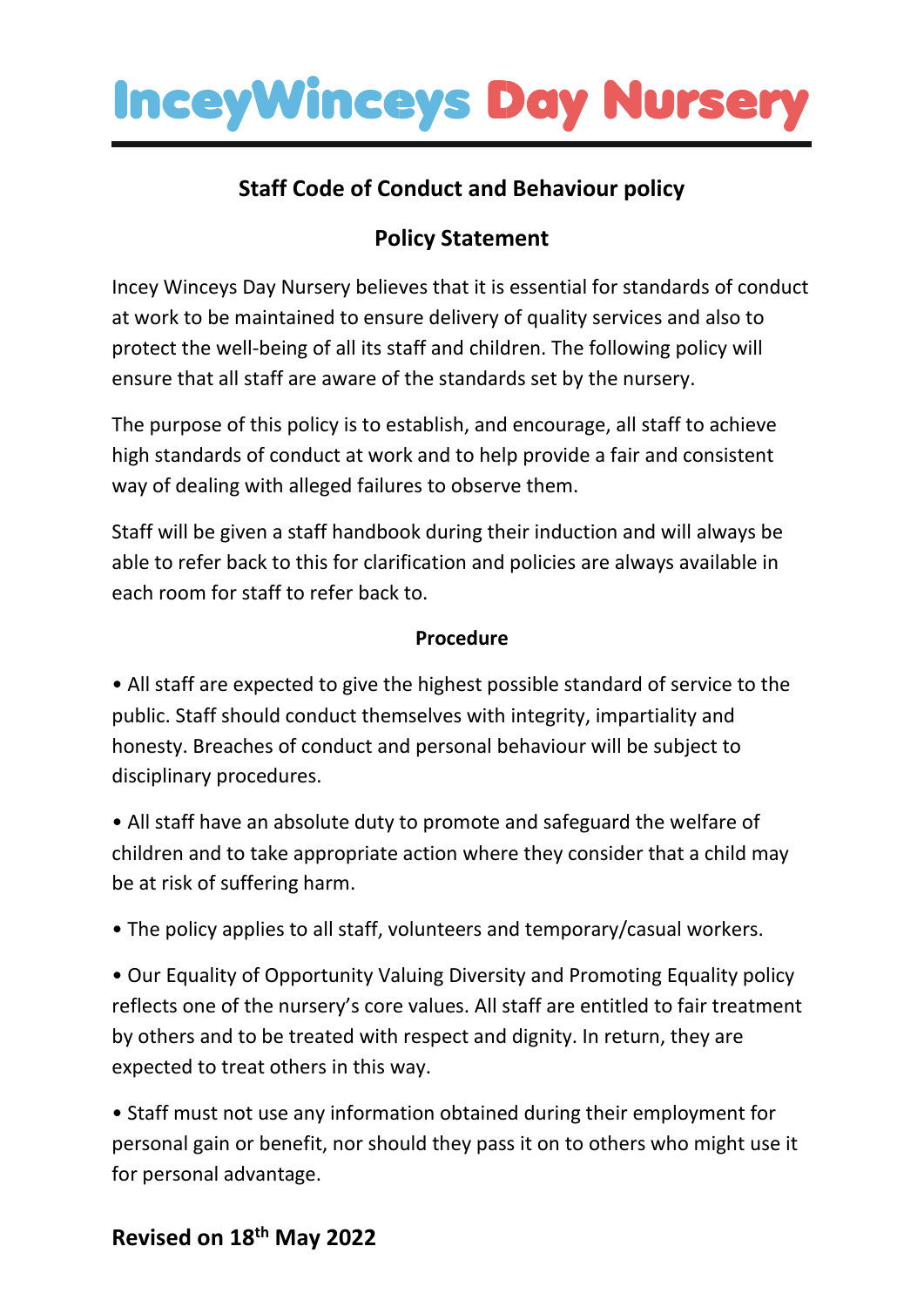#### **Disclosure of personal information relating to staff/children/public**

Many staff have access to personal information, for example, medicine forms. In order to comply with the General Data Protection Regulations, all staff must treat this information in a discreet and confidential manner, and adhere to the following guidelines:

• Written records and correspondence should be kept securely at all times. This should be on nursery premises unless prior permission is granted.

• Information relating to staff/children/public must not be disclosed either orally or in writing to unauthorised persons. Staff must be aware of maintaining confidentiality when conducting conversations in public that could identify the nursery, staff, children or parents

• Information relating to staff/children/public must not be given over the telephone unless the caller has given details of their right to ask for such information. Staff should check on the caller's right to information by obtaining their telephone number and calling back to check their identity or by asking for a written request for information.

• Confidential matters relating to staff/children/public should not be discussed in areas where they may be heard by passers-by, for example corridors, office.

• Any breach of confidentiality may be regarded as misconduct and be subject to disciplinary action.

• Staff are not permitted to make statements or write letters to the media.

• Where staff are aware, or have evidence of illegal, improper or abusive behaviour of another member of staff towards the children, he or she must notify it immediately to the nursery manager, unless the allegation is against the manager when he or she should bring it to the attention of the Designated Safeguarding Lead. Where a member of staff fails to report such concerns this may be construed as misconduct and lead to disciplinary action.

• Incey Winceys Day Nursery believes in treating all staff with respect and trust in a mature, respectful and considerate manner and expects the same

### **Revised on 18th May 2022**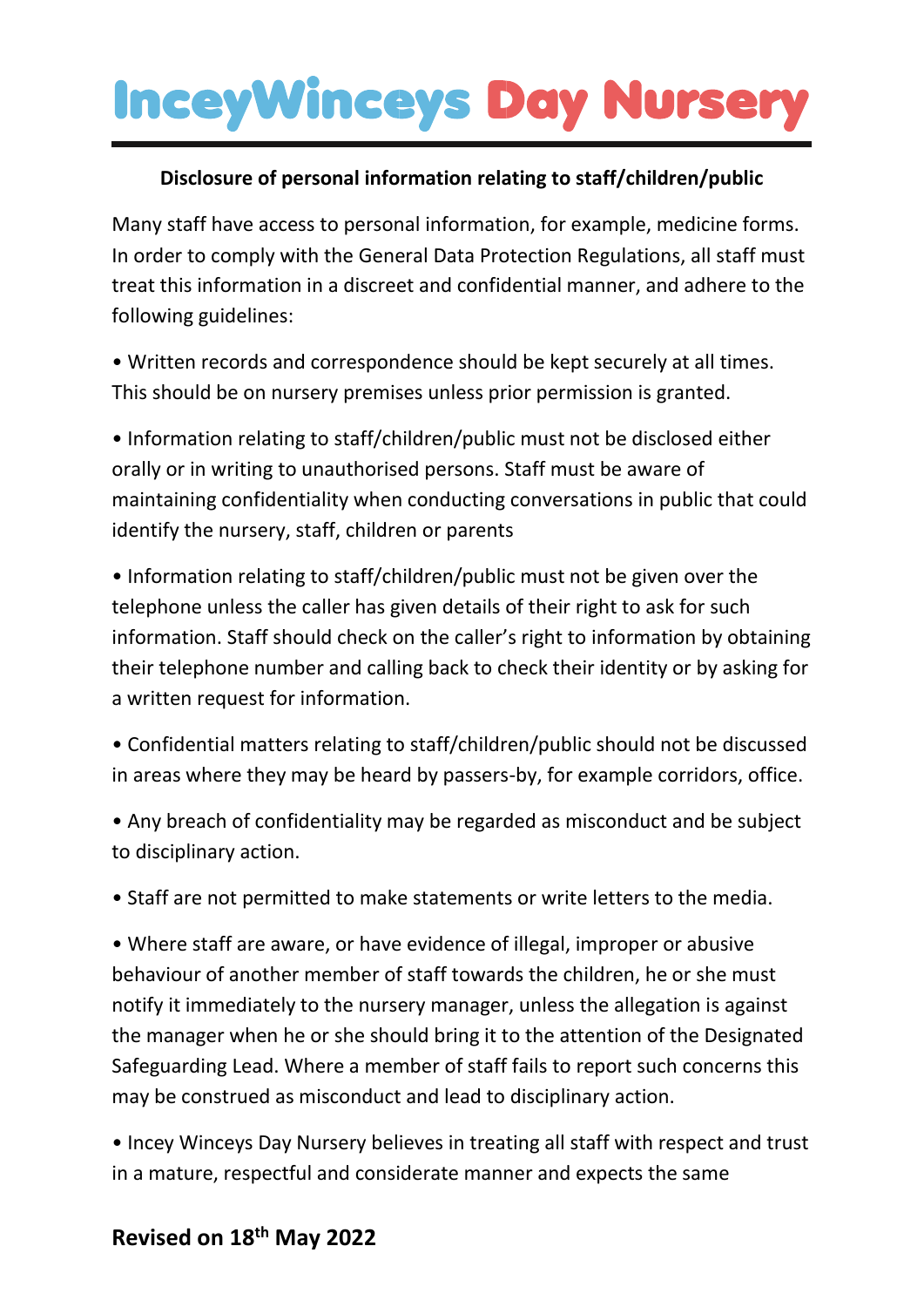approach from staff. Incey Winceys Day Nursery expects employees to respect property, other staff and their property at all times. Staff should also demonstrate the characteristics they are trying to inspire in the children. Failure to observe the standards of behaviour expected breaks the bond of trust that is fundamental to Incey Winceys/staff relationships and may lead to disciplinary action.

• Where staff may need to take time off for any reason other than sick leave or training, this is agreed with the manager with sufficient notice (4 Weeks). Failure to notify absence is unauthorised absence, repeated incidents may lead to disciplinary action.

• All staff must alert their team before leaving, it is imperative for staff to always know who is in the building. Facial entry software may be used remotely or on site to monitor logs on entry to the building.

• Staff must not cause loss or damage through carelessness, negligence, a reckless act or breach of instructions. It is only a disciplinary offence if the individual is considered to be personally responsible.

• It is the responsibility of all staff to carry out reasonable instructions. In those circumstances where a member of staff refuses to obey a reasonable instruction, it will be necessary to investigate the situation and, depending on the outcome of an investigation, disciplinary action may be taken

#### **Standards of Behaviour**

Staff should be aware of the following expected standards of behaviour in and outside of work time where attendance could be seen as representing Incey Winceys Day Nursery. The Staff Code of Conduct, staffing and employment policies will still apply e.g. regarding drug/alcohol abuse, harassment and discrimination:

• Staff should arrive on time for their shift and stay until the end of their shift time, or until they are in ratio, if needed. Staff are paid or given time off in lieu for overtime worked, and are expected to keep times logged.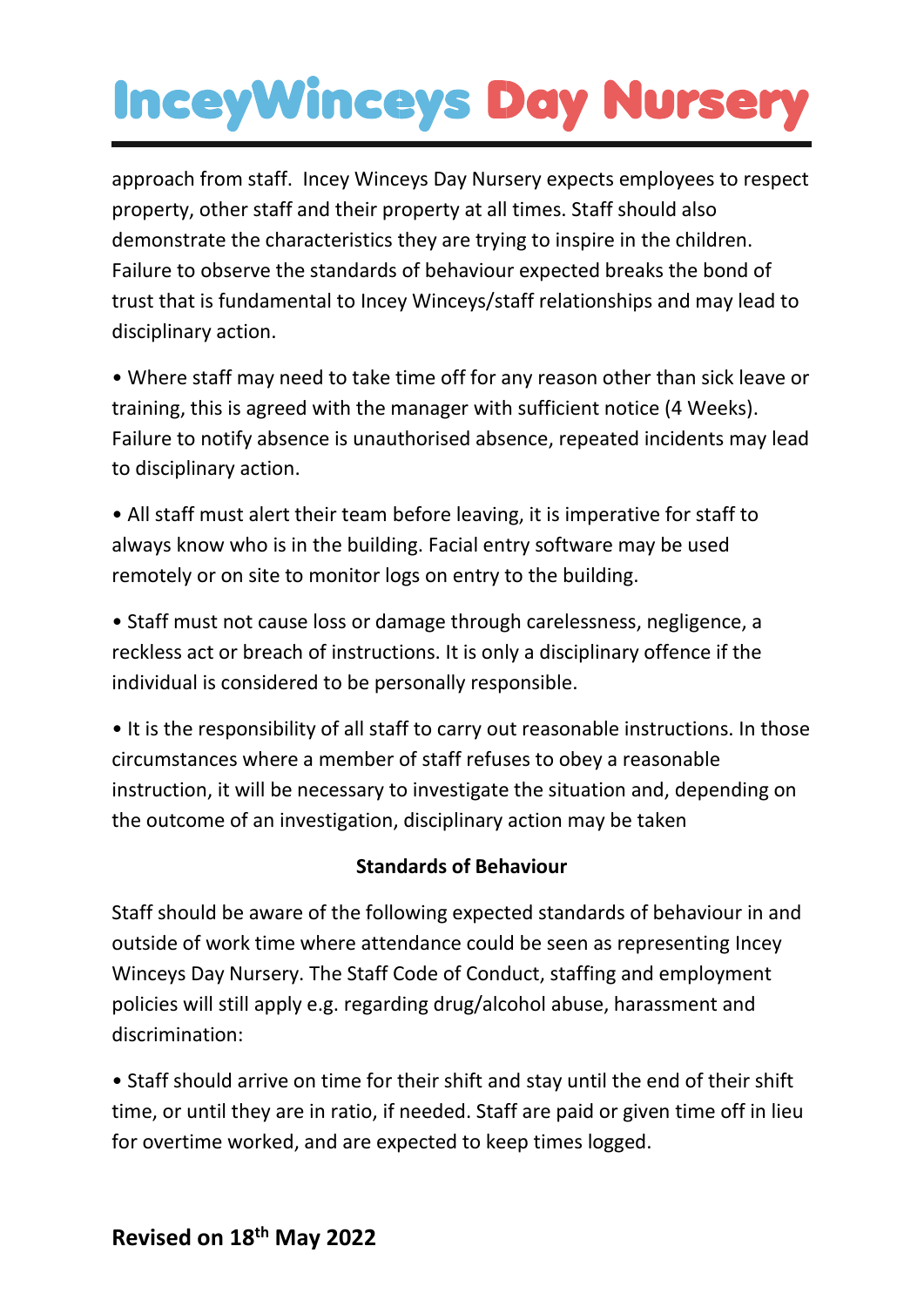• Consideration and respect for others.

• Those in a position of management/senior management should not behave in any way that could undermine their position.

• Incey Winceys Day Nursery should always be seen in a favourable way by the public.

• All staff must lock their mobile phones and smart watches securely away in their locker during the day and must not use them in rooms with children. Failure to do so will result in disciplinary action.

The whistleblowing policy is very clear about the expectation for staff to be vigilant if they see others not abiding by this rule and must report it.

• Smoking is not permitted in any part of the building or grounds at any time.

• Staff have a duty to familiarise themselves with all the safety regulations that apply to their job and the area in which they work. Refer to Health and Safety Policy.

• Any member of staff who commits a fraudulent act is liable to disciplinary action, which may include dismissal and possible criminal prosecution, even for a first offence. Staff involved in the investigation of alleged fraud may be required to sign an additional code of conduct relating to their specific duties.

• Staff must report to the nursery manager details of any arrest or criminal conviction or caution made against them by the Police (except for minor traffic offences, i.e. where they do not result in imprisonment or suspension of his or her driving licence), where the offence is also a breach of discipline and/or may have a direct impact on the employee's job, or where it calls into question their suitability to work with children.

• Where a member of staff has witnessed misconduct i.e. a fraudulent activity; he or she will have a duty to report such an incident.

•It is the Nursery policy that all current and prospective members of staff will have equal opportunity for employment, promotion and training on the basis of relevant ability, qualifications and merit. Staff must ensure that they do not

### **Revised on 18th May 2022**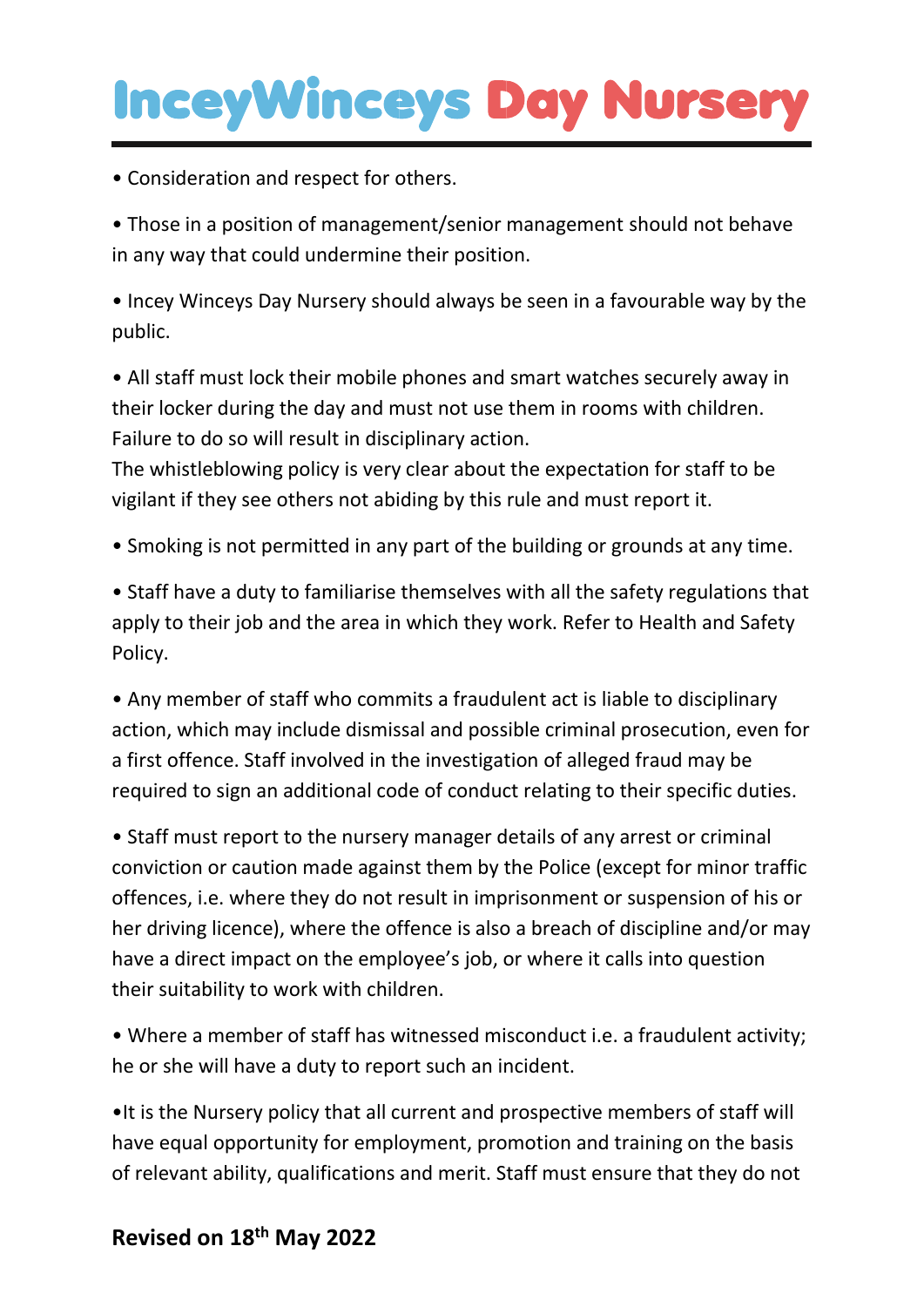unfairly discriminate on the grounds of gender, race colour, marital status, national or ethnic origin, nationality, sexual orientation, disability, age or religion. All job applicants and workers are treated equally and Incey Winceys Day Nursery will make reasonable adjustments where appropriate for disabled applicants and workers.

• Incey Winceys Day Nursery seeks to provide an environment for all members of staff, contractors, temporary workers and volunteers free from harassment, bullying, intimidation and victimisation. Disciplinary action will be taken against any employee who is found to have committed a deliberate or unlawful act of discrimination, sexual or racial harassment or bullying.

• A uniform is provided, consisting of polo shirts and jumpers, which should be worn on a daily basis unless stated by the manager. Smart suitable black trousers also form part of the uniform which you are expected to provide for yourself. Outdoor shoes are not to be worn within the baby room and suitable footwear must be worn at all times in all other rooms. Staff should ensure they are dressed decently, safely, and appropriate for the tasks they undertake. Nails should be kept to a reasonable length. Those who dress or appear in a manner which could be considered as inappropriate could render themselves vulnerable to criticism or allegation.

•No member of staff is permitted to discuss or post any information relating to any part of their work at Incey Winceys Day Nursery, including but not exclusive to, comments on other staff, children, the working day and practices. This includes but is not exclusive to Facebook, Instagram, snapchat and Twitter and is in line with our data protection and Confidentiality. Staff should not add the families of child who attend Incey Winceys Day Nursery to their social media profiles.

• Staff are solely responsible for the upkeep of accurate and appropriate developmental records for their key group, including up to date planning and carrying out of activities, daily observations, daily care diary logs, termly reports and termly parents evening. Failure to do so may result in disciplinary action.